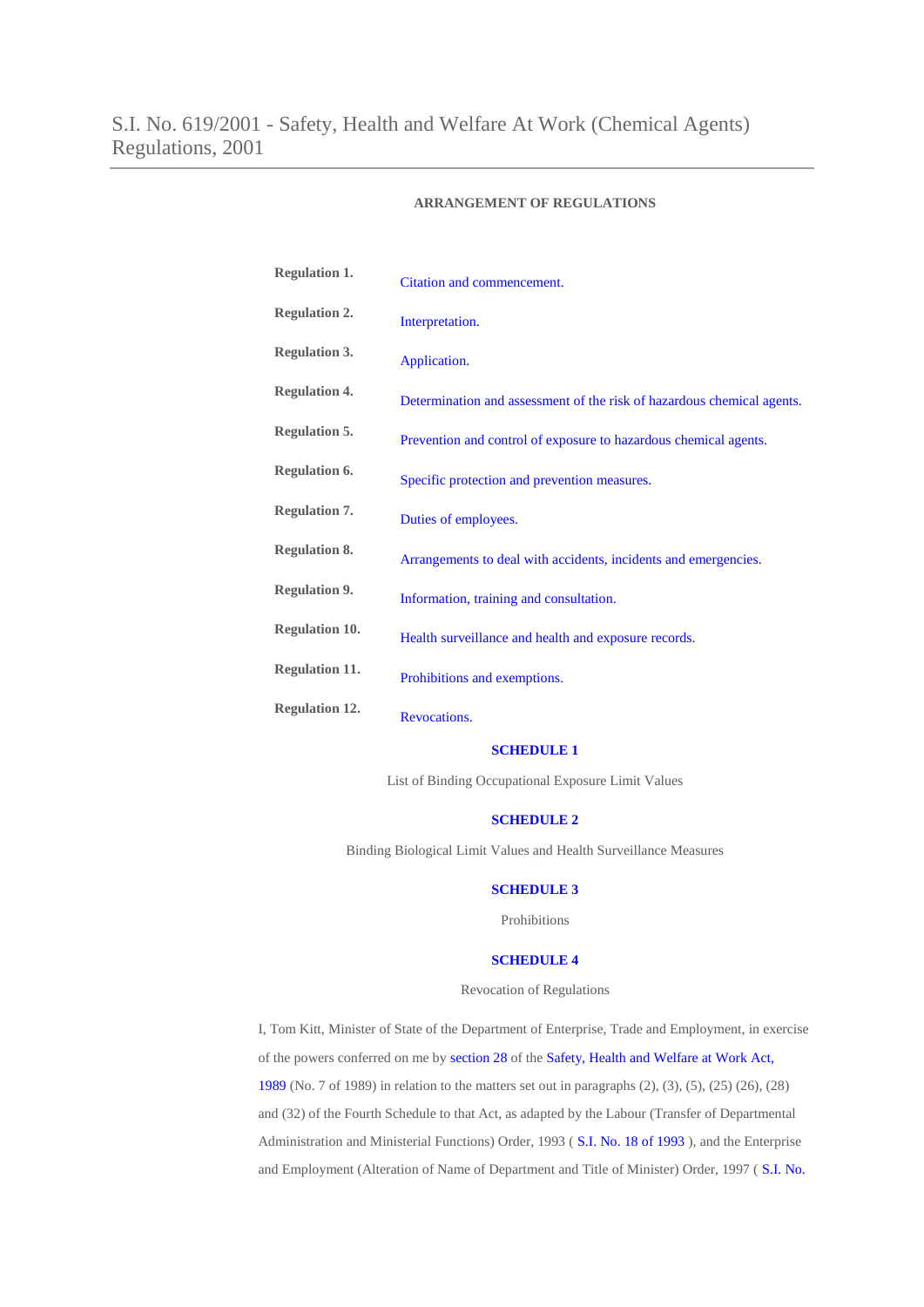305 of [1997](http://www.irishstatutebook.ie/1997/en/si/0305.html) ), and the Enterprise, Trade and Employment (Delegation of Ministerial Functions) (No. 2) Order, 1997 ( S.I. No. 330 of [1997](http://www.irishstatutebook.ie/1997/en/si/0330.html) ), and after consultation with the National Authority for Occupational Safety and Health, and for the purpose of giving effect to Council Directive 98/24/EC<sup>1</sup> and Commission Directive 2000/39/EC<sup>2</sup> hereby make the following regulations:

**Citation and commencement.** 1. These Regulations may be cited as the Safety, Health and Welfare at Work (Chemical Agents) Regulations, 2001.

**Interpretation.** 2. (1) In these Regulations -

"Act" means the Safety, Health and [Welfare](http://www.irishstatutebook.ie/1989/en/act/pub/0007/index.html) at Work Act, 1989 (No. 7 of 1989);

"activity" means any work in which chemical agents or hazardous chemical agents are used, or are intended to be used, in any process, including production, handling, storage, transport or disposal and treatment, or which result from such work and cognate words shall be construed accordingly;

"approved" means approved in writing for the time being by the Authority or conforming with a specification in writing by the Authority;

"Authority" means the National Authority for Occupational Safety and Health;

"biological limit value" means the limit of the concentration in the appropriate biological medium of the relevant agent, its metabolite or an indicator of effect;

"chemical agent" means any chemical element or compound, on its own or admixed, as it occurs in the natural state or as produced, used or released, including release as waste, by any work activity, whether or not produced intentionally and whether or not placed on the market;

"Code of Practice" means a code of practice issued under section 30 of the Act;

"employer" means, without prejudice to the interpretation in the Act and for the purposes of these Regulations, any employer of employees who are, or are likely to be, exposed to a chemical agent or hazardous chemical agent as a result of their work;

"hazard" means the intrinsic property of a chemical agent with the potential to cause harm;

"hazardous chemical agent" means:

(i) any chemical agent which meets the criteria for classification as a dangerous substance according to the criteria in Annex VI to Directive 67/548/EEC<sup>3</sup>, whether or not that substance is classified under that Directive, other than those substances which only meet the criteria for classification as dangerous for the environment;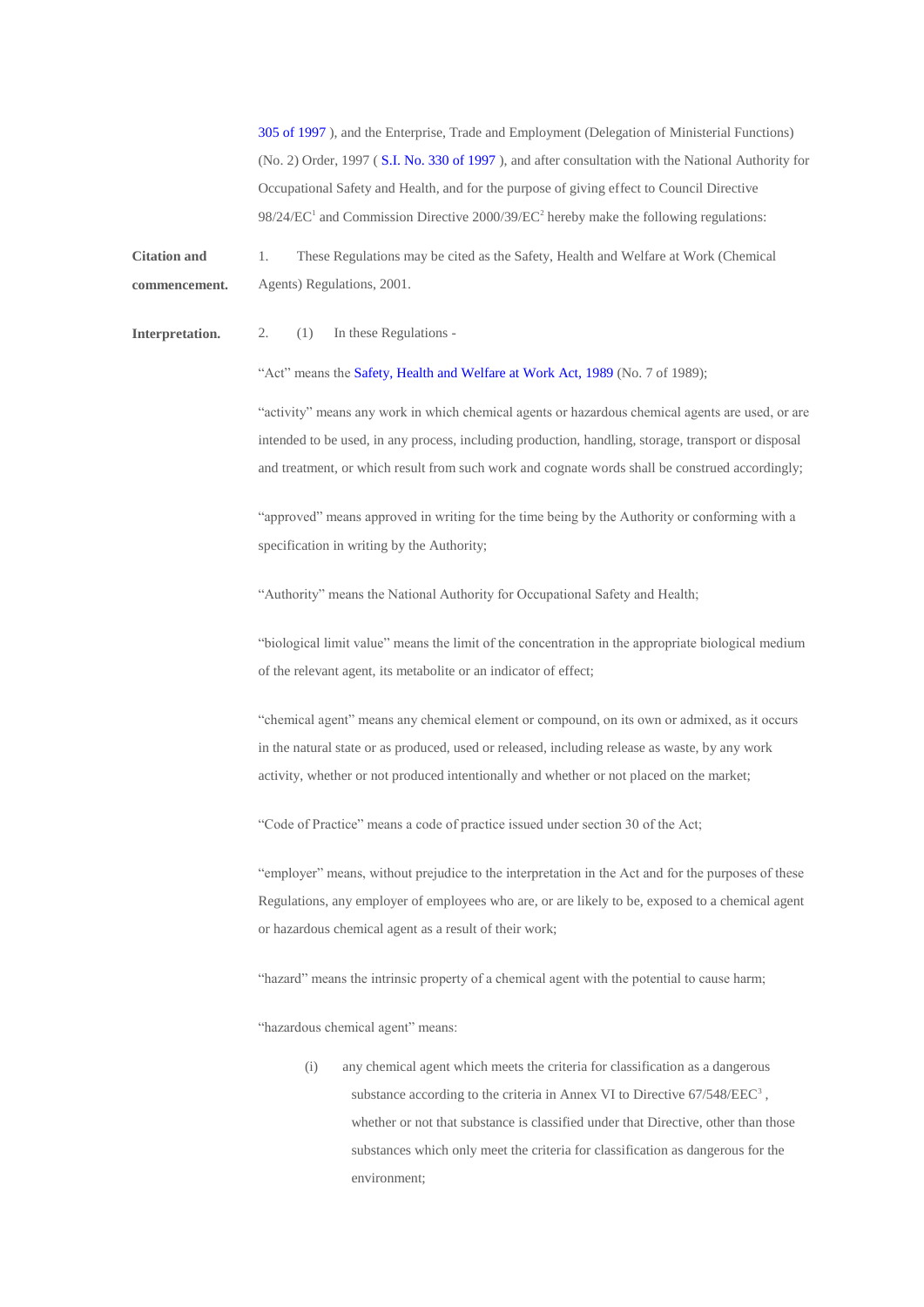- (ii) any chemical agent which meets the criteria for classification as a dangerous preparation within the meaning of Directive 99/45/EC<sup>4</sup>, whether or not that preparation is classified under that Directive, other than those preparations which only meet the criteria for classification as dangerous for the environment;
- (iii) any chemical agent which, whilst not meeting the criteria for classification as dangerous in accordance with (i) and (ii), may, because of its physicochemical, chemical or toxicological properties and the way it is used or is present in the workplace, present a risk to the safety and health of employees, including any chemical agent assigned an occupational exposure limit value in the relevant code of practice under these regulations;

"health surveillance" means, for the purposes of these Regulations, the assessment of an individual employee to determine the state of health of that individual, as related to exposure to specific chemical agents at work and includes biological monitoring;

"Inspector" means an inspector appointed under the Safety, Health and [Welfare](http://www.irishstatutebook.ie/1989/en/act/pub/0007/index.html) at Work Act, [1989](http://www.irishstatutebook.ie/1989/en/act/pub/0007/index.html) (No. 7 of 1989);

"occupational exposure limit value" means, unless otherwise specified, the limit of the timeweighted average of the concentration of a chemical agent in the air within the breathing zone of a worker in relation to a specified reference period, as approved by the Authority;

"occupational healthcare professional" means a registered medical practitioner or other suitable qualified person employed, or otherwise engaged, by an employer to be responsible for health surveillance of employees covered by these Regulations;

"Principal Regulations" means the Safety, Health and Welfare at Work (General Application) Regulations, 1993 ( S.I. No. 44 of [1993](http://www.irishstatutebook.ie/1993/en/si/0044.html) ) as amended by the Safety, Health and Welfare at Work (General Application)(Amendment) Regulations, 2001 ( S.I. No. 188 of [2001](http://www.irishstatutebook.ie/2001/en/si/0188.html) );

"risk", in relation to the exposure of an employee to chemical agents, means the likelihood that the potential for harm will be attained under the conditions of use and/or exposure and also the extent of that harm.

3. (1) The requirements of these Regulations apply where hazardous chemical agents are present or may be present in the workplace without prejudice to the provisions for chemical agents to which measures for radiation protection apply under Directives adopted under the Treaty establishing the European Atomic Energy Community.

**Application.**

(2) For carcinogens present or likely to be present in the workplace, the requirements of these Regulations apply without prejudice to more stringent or more specific provisions contained in Council Directive  $90/394/EEC<sup>5</sup>$  on the protection of workers from the risks related to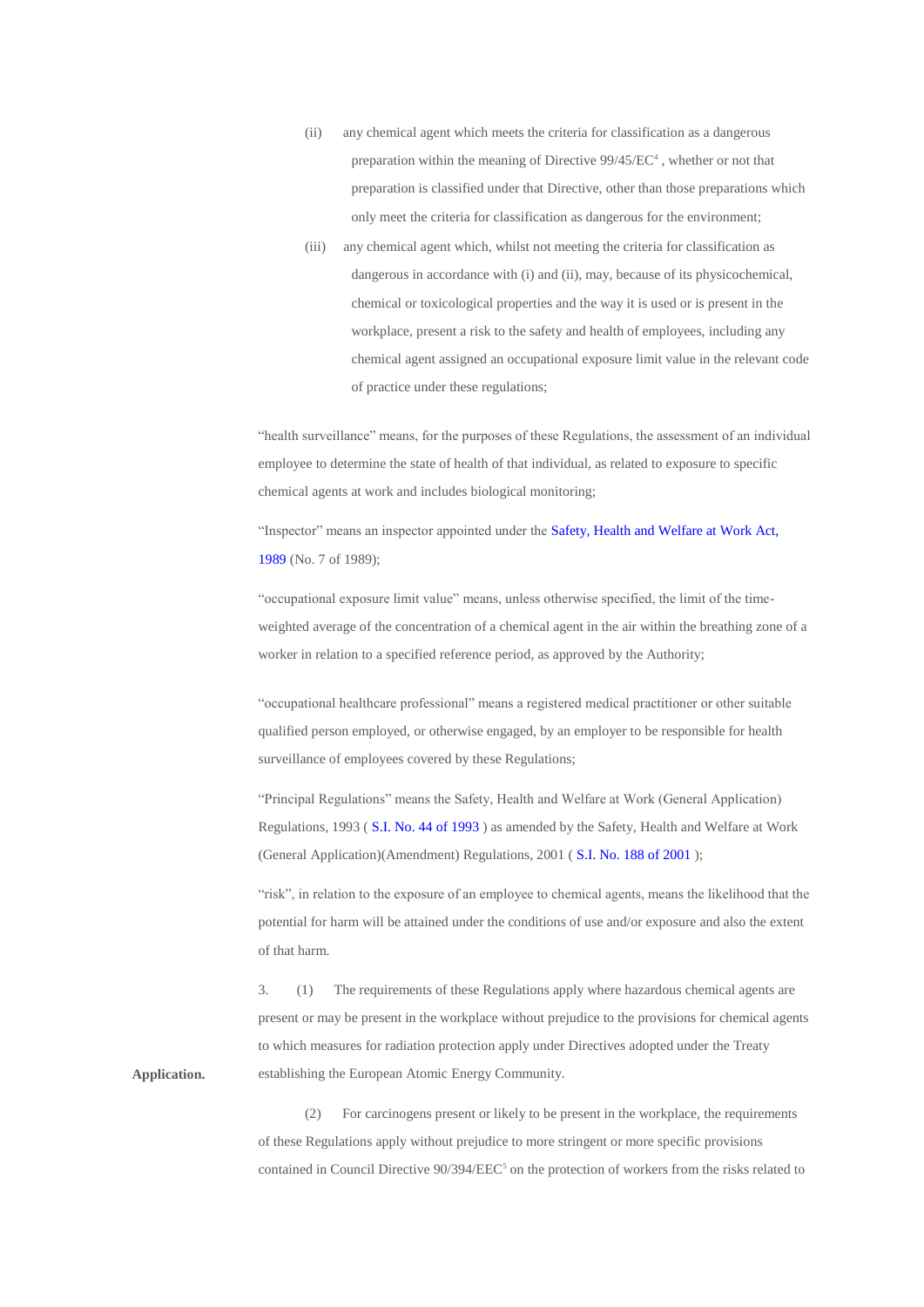exposure to carcinogens, as amended by Council Directives 97/42/EC<sup>6</sup> and 99/38/EC<sup>7</sup>

(3) The requirements of these Regulations apply to the transport of hazardous chemical agents by road, rail, sea or air, without prejudice to more stringent or more specific provisions contained in Council Directive 94/55/EEC<sup>8</sup> on the approximation of the laws of the Member States with regard to the transport of dangerous goods by road, as amended, in Council Directive 96/49/EEC<sup>9</sup> on the approximation of the laws of the Member States with regard to the transport of dangerous goods by rail, as amended, in Council Directive 93/75/EEC<sup>10</sup> concerning minimum requirements for vessels bound for or leaving Community ports and carrying dangerous or polluting goods, as amended, or in the technical instructions for the safe transport of dangerous goods issued by the International Civil Aviation Organisation.

(4) These Regulations shall apply to a self-employed person as they apply to an employer and as if that self-employed person was an employer and his or her own employee.

(5) These Regulations shall apply to an employer in respect of the use by him or her of the services of a fixed-term employee or a temporary employee, as interpreted in Regulation 2 of the Principal Regulations and taking into account the provisions of Regulation 4 of those Regulations.

(6) Where duties, however expressed, are placed by these Regulations on an employer in respect of any of his or her employees at a workplace, he or she shall be under a like duty in respect of every other person at work at that workplace who is or may be exposed at that place to a chemical agent or hazardous chemical agent except that the duties under Regulation 10 shall not apply to persons who are not his or her employees.

(7) In these Regulations, a reference to a paragraph is to a paragraph in the Regulation in which the reference occurs, unless it is indicated that reference to some other Regulation is intended, and a reference to a Regulation or a Schedule is to a Regulation of, or a Schedule to, these Regulations, unless it is indicated that reference to some other Regulation or Schedule is intended.

#### **Determination**

**and assessment of the risk of hazardous chemical agents.** 4. (1) Without prejudice to the Principal Regulations, it shall be the duty of every employer to determine whether any hazardous chemical agents are present at the workplace and to assess any risk to the safety and health of employees arising from the presence of those chemical agents, taking into consideration the following -

(a) their hazardous properties,

(b) information provided by the supplier of the hazardous chemical agent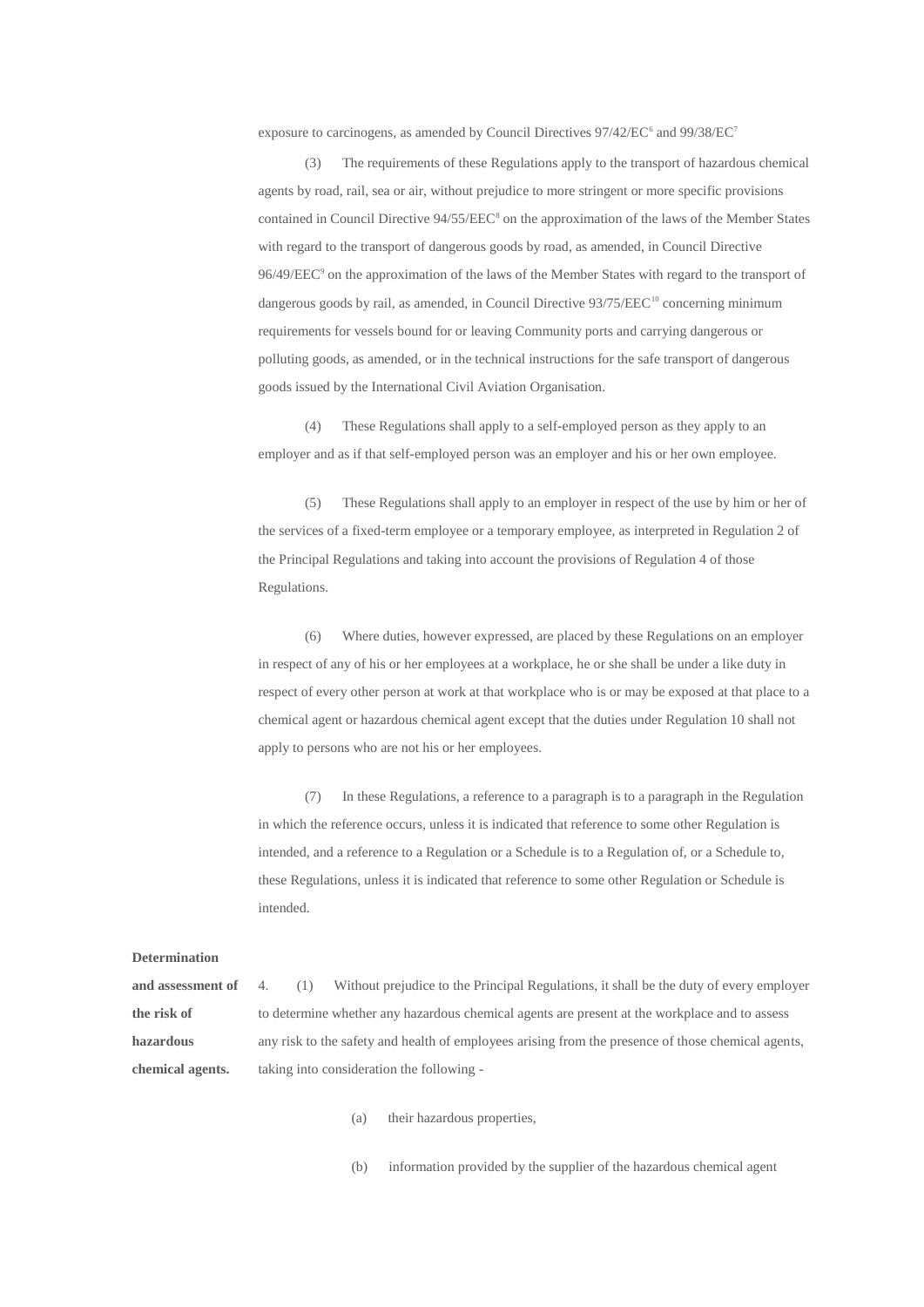including information contained in the relevant safety data sheet and any additional information as may reasonably be required to complete the assessment,

- (c) the level, type and duration of exposure,
- (d) the circumstances of work involving such agents and the quantities stored and in use in the workplace,
- (e) any occupational exposure limit value or biological limit value contained in an approved code of practice,
- (f) the effect of preventative measures taken,
- (g) where available, the conclusions from health surveillance already undertaken, and
- (h) any activity including maintenance and accidental release in respect of which it is foreseeable that there is a potential for significant exposures.

(2) In the case of activities involving exposure to several hazardous chemical agents, the risk shall be assessed on the basis of the risk presented by all such chemical agents in combination.

(3) Any risk assessment made under this Regulation shall be recorded in writing.

(4) Where, as a result of such risk assessment, a further detailed risk assessment is deemed to be unnecessary the employer may include a justification for this decision.

(5) Any risk assessment made under this Regulation shall be reviewed regularly and shall be reviewed immediately if -

- (a) there is reason to suspect that the assessment is no longer valid,
- (b) there has been a significant change in the work to which the assessment relates,
- (c) where the results of health surveillance show it to be necessary, or
- (d) where as a result of exposure monitoring an occupational exposure limit value is found to have been exceeded.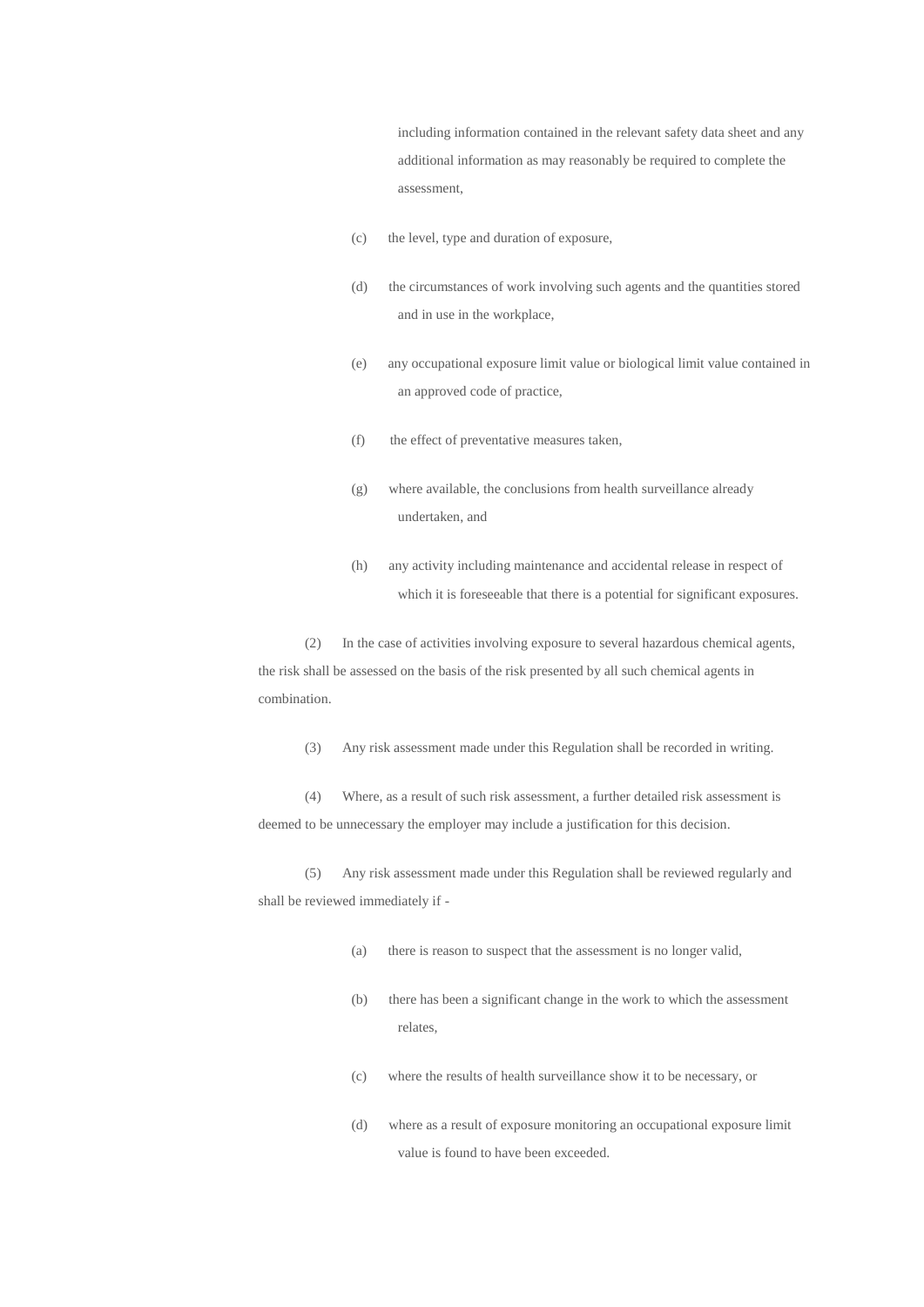(6) A risk assessment made pursuant to this Regulation must identify the measures that have been taken or that are to be taken in relation to the requirements of these Regulations.

(7) In the case of a new activity involving hazardous chemical agents, work shall not commence until after an assessment of the risk of that activity has been made and the preventive measures identified in the risk assessment have been implemented.

| <b>Prevention and</b> |                                                                                                  |
|-----------------------|--------------------------------------------------------------------------------------------------|
| control of            |                                                                                                  |
| exposure to           |                                                                                                  |
| hazardous             | Without prejudice to the requirements of the Principal Regulations, it shall be the<br>5.<br>(1) |
| chemical agents.      | duty of every employer, so far as is reasonably practicable, to take the following measures:     |
|                       |                                                                                                  |
|                       | where the results of the risk assessment made pursuant to Regulation 4<br>(a)                    |

reveal a risk to the health and safety of employees in relation to hazardous chemical agents, to eliminate those risks or reduce them to a minimum by -

- (i) the design and organisation of safe systems of work at the workplace,
- (ii) the provision of suitable equipment for work with chemical agents and maintenance procedures which ensure the health and safety of employees,
- (iii) reducing to a minimum the number of employees exposed or likely to be exposed,
- (iv) reducing to a minimum the duration and intensity of exposure,
- (v) putting in place appropriate hygiene measures including washing facilities,
- (vi) reducing the quantity of chemicals in the work area to the minimum required for the type of work concerned, and
- (vii) putting in place suitable working procedures, including arrangements for the safe handling, storage and transport within the workplace of hazardous chemical agents and wastes containing such hazardous chemical agents;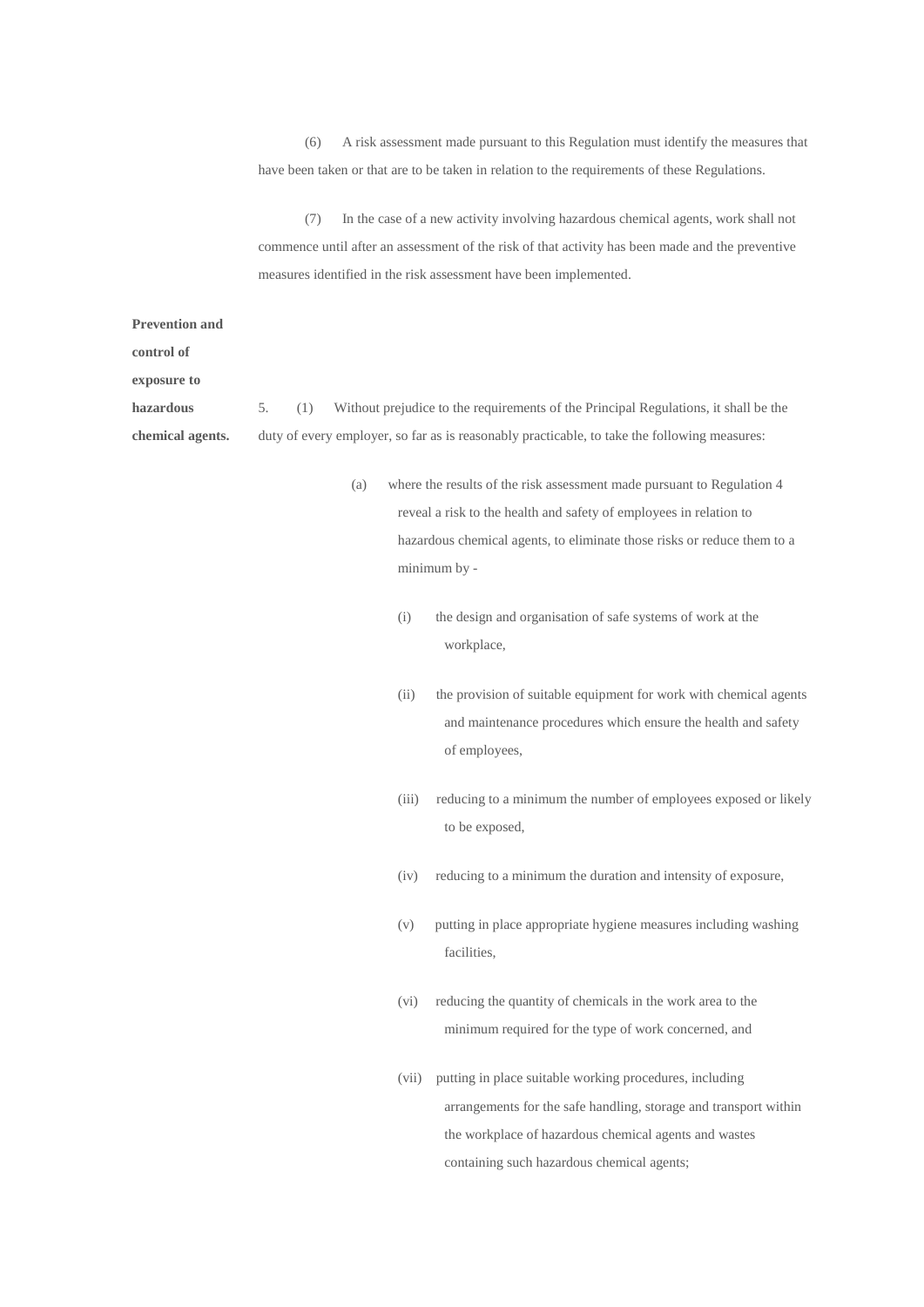(b) where the results of the risk assessment made pursuant to Regulation 4 reveal a risk to the health and safety of employees in relation to hazardous chemical agents, to apply the specific protection and prevention measures specified in Regulation 6 and the health surveillance measures and maintenance of health records requirements specified in Regulation 10.

(2) Where the results of the assessment referred to in Regulation 4 show that, because of the quantities of a hazardous chemical agent present in the workplace there is a minimal risk to the safety and health of employees, the provisions of Regulations 6, 8 and 10 need not apply.

**Specific** 

**protection and** 

**prevention** 

- **measures.** 6. (1) It shall be the duty of every employer:
	- (a) to ensure that the risk to the safety and health of employees from hazardous chemical agents is eliminated so far as is reasonably practicable or reduced to a minimum by application of the following measures -
		- (i) avoidance of the use of a hazardous chemical agent or process by replacing it by one which under its condition of use is not hazardous or less hazardous than the hazardous chemical agent or process in use at the time of the risk assessment,
		- (ii) design of work processes, engineering control measures and the use of adequate equipment and materials so as to avoid or minimise the release of hazardous chemical agents into the place of work,
		- (iii) the use of appropriate systems for the extraction of hazardous chemical agents at source,
		- (iv) where exposure cannot be prevented by other means, application of individual protective measures including personal protective equipment in addition to the measures required by subparagraphs (i), (ii) and (iii);

(b) to ensure that any engineering control measure, personal protective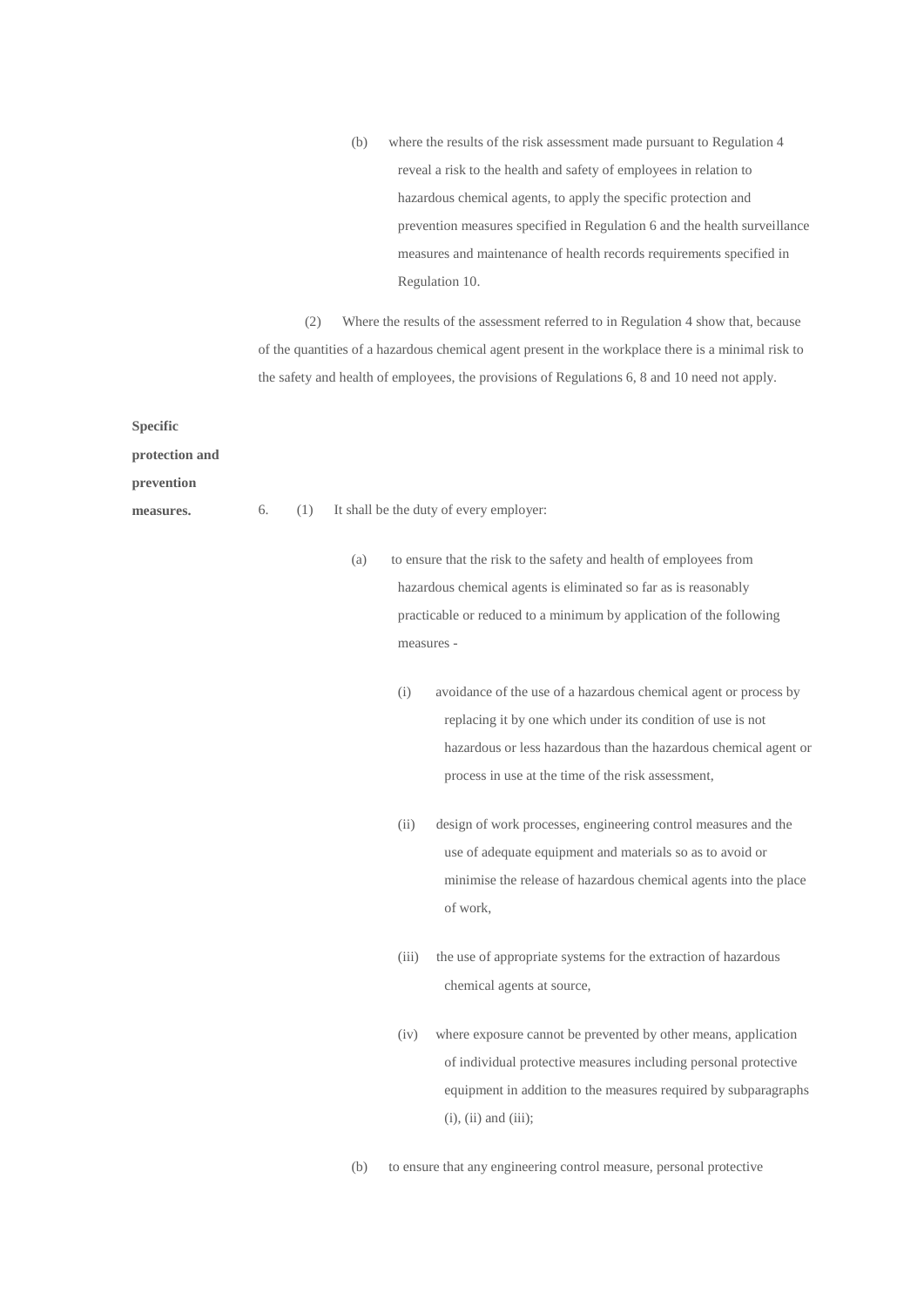equipment or other means or facility provided pursuant to these Regulations is properly maintained and used or applied, as the case may be;

- (c) to carry out on a regular basis, and when any change occurs in the conditions which may affect employees' exposure to hazardous chemical agents, measurements of hazardous chemical agents in accordance with an internationally validated procedure and in particular in relation to any occupational exposure limit values listed in an approved code of practice, unless it can be demonstrated that, in accordance with this Regulation, adequate prevention and protection measures have been taken to prevent risk;
- (d) to ensure that an occupational exposure limit value set out in a relevant code of practice shall not be exceeded when measured or calculated in relation to a reference period listed in the relevant code of practice;
- (e) where as a result of any measurement an occupational exposure limit value is found to be exceeded, to take immediate steps to remedy the situation in accordance with paragraph (a);
- (f) to ensure that health surveillance is made available to his or her employees in accordance with Regulation 10 when appropriate to the nature of the risk;
- (g) to maintain a record of exposure in a suitable form taking into account any confidentiality obligations under Regulation 10.
- (2) It shall also be the duty of every employer:
	- (a) to ensure that the risk from hazardous chemical agents to the safety and health of employees arising from the physico-chemical properties of such agents is eliminated so far as is reasonably practicable or reduced to a minimum by the design and organisation of the workplace to ensure their safe storage, handling and segregation, taking account of the incompatibility of certain hazardous chemical agents;
	- (b) to take the following measures
		- (i) prevent the presence of hazardous concentrations of flammable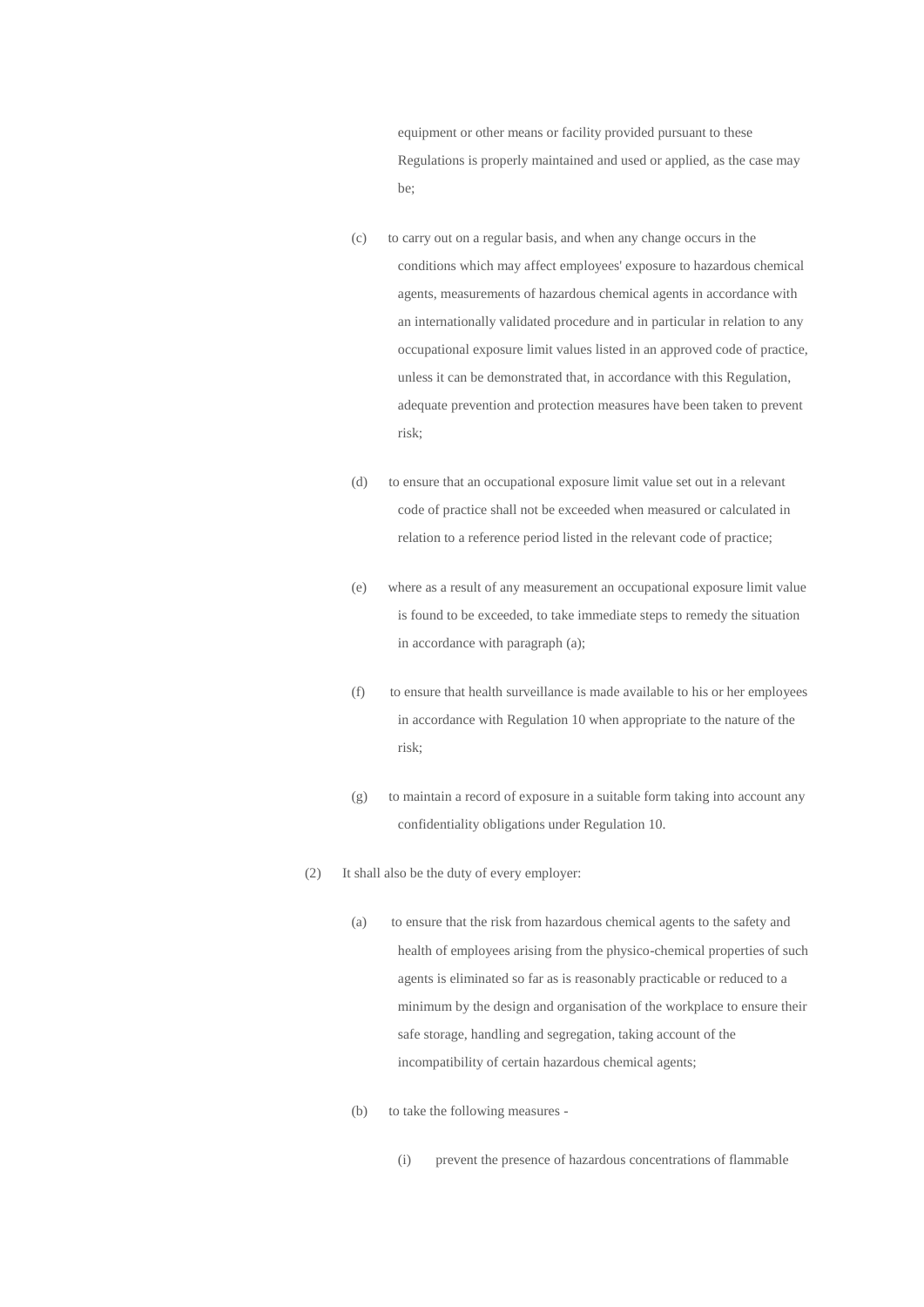substances or hazardous quantities of chemically unstable substances, or where the nature of the work does not allow that,

- (ii) avoid the presence of ignition sources which could give rise to fires and explosions or adverse conditions which could cause chemically unstable substances or mixtures of substances to give rise to harmful physical effects, and
- (iii) mitigate the detrimental effects to the safety and health of employees in the event of fire or explosion due to the ignition of flammable substances or harmful physical effects arising from chemically unstable substances or mixtures of substances;
- (c) to ensure that work equipment and protective systems comply with the relevant provisions laid down in the European Communities (Equipment and Protective Systems Intended for use in Potentially Explosive Atmospheres) Regulations, 1999 ( S.I. No. 83 of [1999](http://www.irishstatutebook.ie/1999/en/si/0083.html) );
- (d) to ensure that the technical measures or organisational measures or both put in place to eliminate the risk from hazardous chemical agents to the safety and health of employees arising from their physico-chemical properties take account of and are consistent with the equipment group categorisation specified in the European Communities (Equipment and Protective Systems Intended for Use in Potentially Explosive Atmospheres) Regulations, 1999 (S.I. No. 83 of [1999](http://www.irishstatutebook.ie/1999/en/si/0083.html) );
- (e) to provide sufficient control of plant, equipment and machinery or provision of explosion suppression equipment or explosion pressure relief arrangements.

(c) if he or she discovers any defect therein, to report it forthwith to his or her

#### **Duties of**

| employees. | 7. |     | It shall be the duty of every employee -                                                                                                                        |
|------------|----|-----|-----------------------------------------------------------------------------------------------------------------------------------------------------------------|
|            |    | (a) | to make full and proper use of any control measure, personal protective<br>equipment or other thing or facility provided under these Regulations,               |
|            |    | (b) | to take all reasonable steps to ensure such control measure, equipment,<br>thing or facility is returned after use to any accommodation provided for<br>it, and |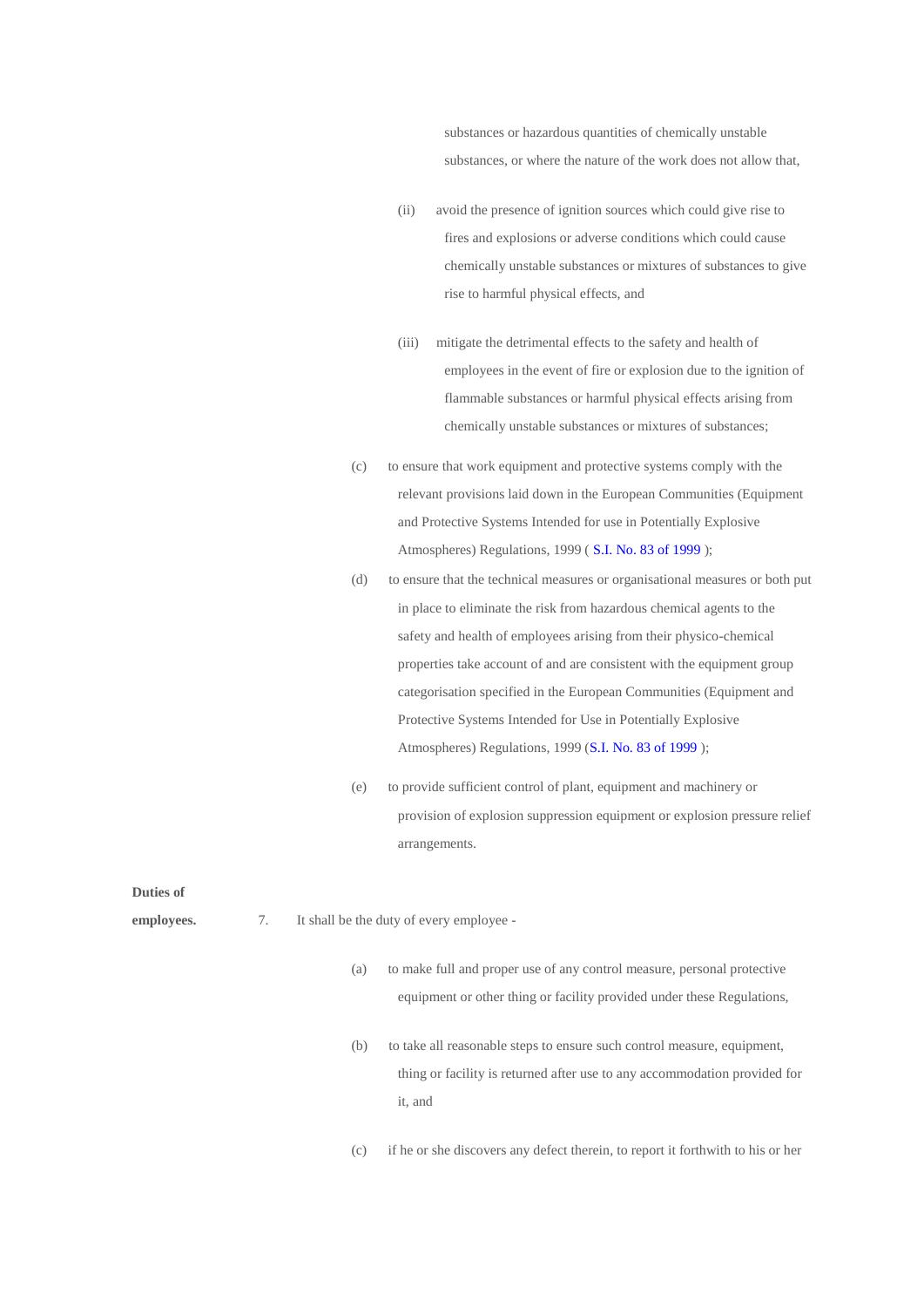### employer.

**Arrangements to** 

**deal with** 

**accidents,** 

**incidents and** 

- 
- emergencies. 8. Without prejudice to the Principal Regulations, it shall be the duty of every employer:
	- (a) to draw up an action plan to be put into effect in the event of an accident, incident or emergency related to the presence of hazardous chemical agents in the workplace, including -
		- (i) arrangements for safety drills to be performed at regular intervals,
		- (ii) appropriate first aid facilities,
		- (iii) provision of warning and other communication systems to signal an increased risk to safety and health,
		- (iv) arrangements to ensure that only those workers who are essential to the carrying out of repairs and other necessary work are to remain in the affected area,
		- (v) arrangements to ensure that the workers referred to in paragraph (iv) are provided with appropriate protective clothing, personal protective equipment, specialised safety equipment and plant for use as the accident, incident or emergency persists, and that unprotected workers do not remain in the affected area;
	- (b) to ensure that the action plan provided for in paragraph (1) is put in place immediately on the occurrence of an accident, incident or emergency, in order to ensure that appropriate remedial actions, escape and rescue operations are in place to restore the situation to normal as soon as possible and to inform those of his or her employees who may be affected;
	- (c) to make available to employees and, on request, to the relevant internal or external emergency services information on emergency arrangements in relation to hazardous chemical agents including the following -
		- (i) advance notice of relevant work hazards, hazard identification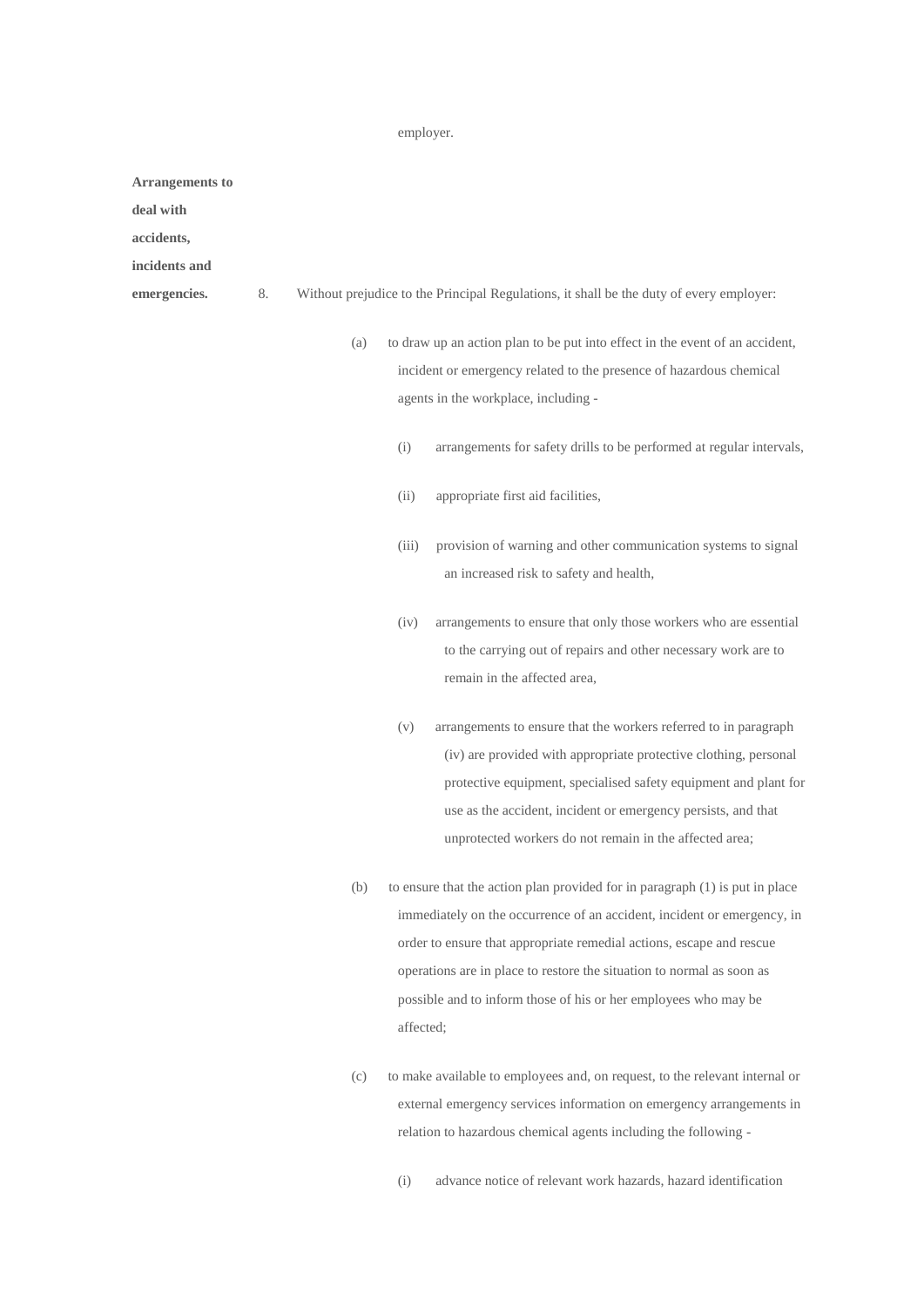arrangements, precautions and procedures so that the emergency services can prepare their own response procedures and precautionary measures,

(ii) any available information concerning specific hazards arising, or likely to arise, at the time of an accident, incident or emergency, including information on procedures prepared pursuant to this Regulation.

| Information,  |    |     |     |                                                                                                                                                                                                                                                                                                                                                                                                  |
|---------------|----|-----|-----|--------------------------------------------------------------------------------------------------------------------------------------------------------------------------------------------------------------------------------------------------------------------------------------------------------------------------------------------------------------------------------------------------|
| training and  | 9. | (1) |     | Without prejudice to the Principal Regulations, the employer shall ensure that                                                                                                                                                                                                                                                                                                                   |
| consultation. |    |     |     | employees and their safety representatives or both are provided with -                                                                                                                                                                                                                                                                                                                           |
|               |    |     | (a) | the data used to carry out, and obtained as a result of, the risk assessment<br>specified under Regulation 4 and are further informed whenever a major<br>alteration at the workplace leads to a change in these data,                                                                                                                                                                           |
|               |    |     | (b) | information on the hazardous chemical agents occurring in the workplace<br>including the identity of those agents, the risks they present to the safety<br>and health of employees, relevant occupational exposure limit values and<br>other legislative provisions which apply to those agents,                                                                                                 |
|               |    |     | (c) | training and information on appropriate precautions and actions which<br>should be taken in order to safeguard themselves and other employees at<br>the workplace, and                                                                                                                                                                                                                           |
|               |    |     | (d) | access to any safety data sheet provided in accordance with the European<br>Communities (Classification, Packaging and Labelling of Dangerous<br>Preparations) Regulations, 1995 (S.I. No. 272 of 1995) and the<br>European Communities (Classification, Packaging, Labelling and<br>Notification of Dangerous Substances) Regulations, 2000 (S.I. 393 of<br>2000) and the European Communities. |
|               |    | (2) |     | The employer shall ensure that the information required under paragraph (1) is                                                                                                                                                                                                                                                                                                                   |
|               |    |     |     | provided to the extent and form that is enpropriate to the outcome of the righ essessment made                                                                                                                                                                                                                                                                                                   |

provided to the extent and form that is appropriate to the outcome of the risk assessment made pursuant to Regulation 4 and is updated to take account of changing circumstances.

(3) Without prejudice to the Safety, Health and Welfare at Work (Signs) Regulations, 1995 ( S.I. No. 132 of [1995](http://www.irishstatutebook.ie/1995/en/si/0132.html) ), the employer shall ensure that all containers and pipes used at work for hazardous chemical agents are clearly labelled or identified as to the nature of their contents and associated hazards.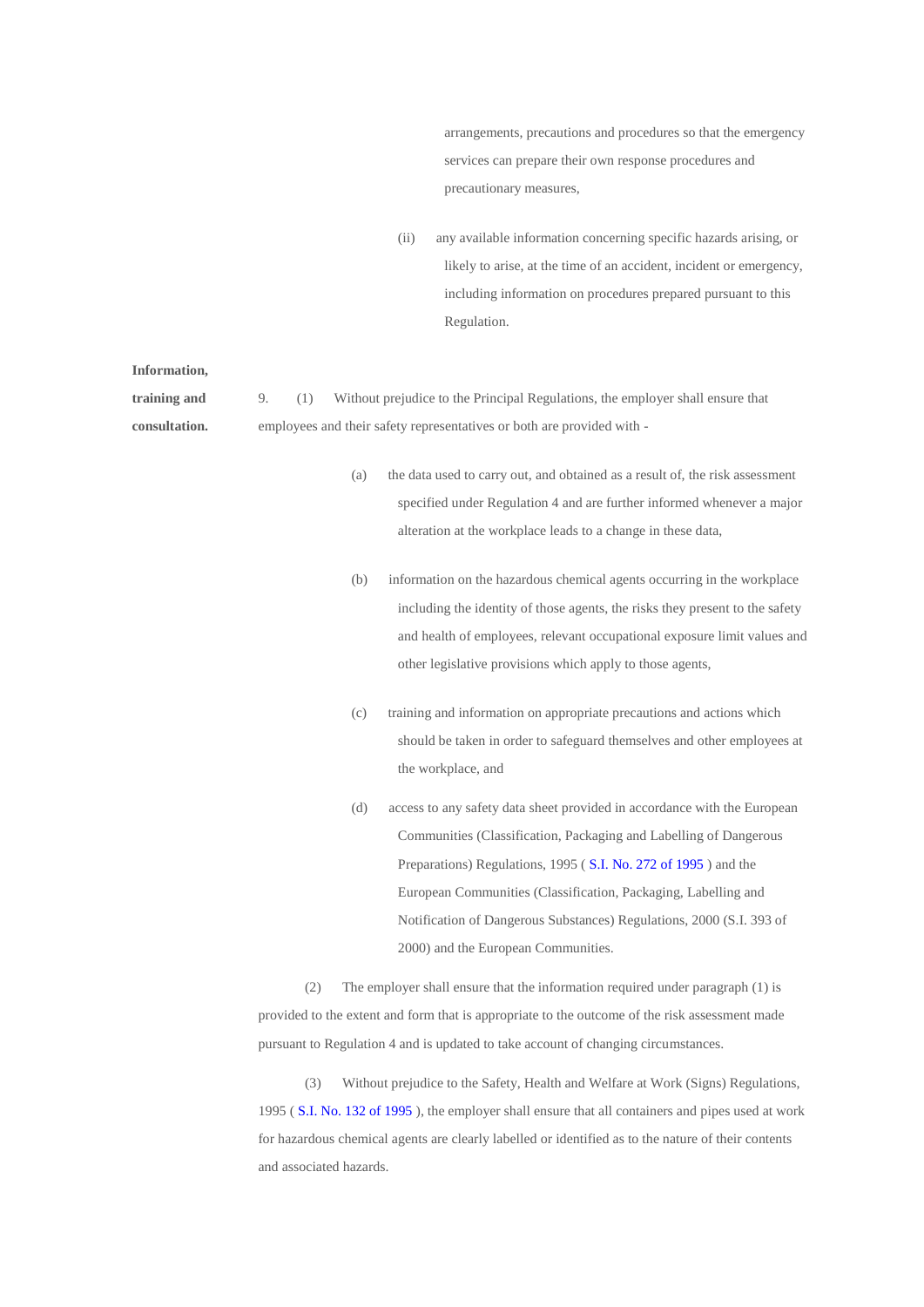(4) It shall be the duty of every employer to ensure that consultation as regards the requirements of these Regulations takes place with employees or their safety representatives or both, in accordance with the provisions of the Principal Regulations.

**Health surveillance and health and exposure records.** 10. (1) Without prejudice to the Principal Regulations, it shall be the duty of every employer to make provision for appropriate health surveillance to be made available, under the responsibility of an occupational healthcare professional, to those employees for whom a risk assessment specified under Regulation 4 reveals a risk to their safety and health.

- (2) Health surveillance shall be regarded as being appropriate when
	- (a) the exposure of an employee to a hazardous chemical agent is such that an identifiable disease or adverse health effect may be related to the exposure,
	- (b) there is a reasonable likelihood that the disease or effect may occur under the particular conditions of his or her work, and
	- (c) there are valid low risk techniques to the employee for detecting indications of the disease or the effect.

(3) Health surveillance shall be mandatory for employees when a biological limit value for a hazardous chemical agent is listed in Schedule 2 or in an approved code of practice and it shall be the duty of the employer to ensure that employees are informed of this requirement before being assigned to a task involving risk of exposure to a hazardous chemical agent for which a biological limit value is listed.

(4) It shall be the duty of the employer to ensure that an individual health record containing particulars approved by the Authority is made and maintained in respect of every employee to which this Regulation relates.

(5) It shall be the duty of any occupational healthcare professional under whose responsibility an employee receives health surveillance under this Regulation -

- (a) to keep an individual confidential medical record containing the results of the health surveillance carried out and of any biological monitoring or other available exposure monitoring,
- (b) to ensure that such record or a copy thereof is kept in a suitable form for an appropriate time from the date of the last entry made in it,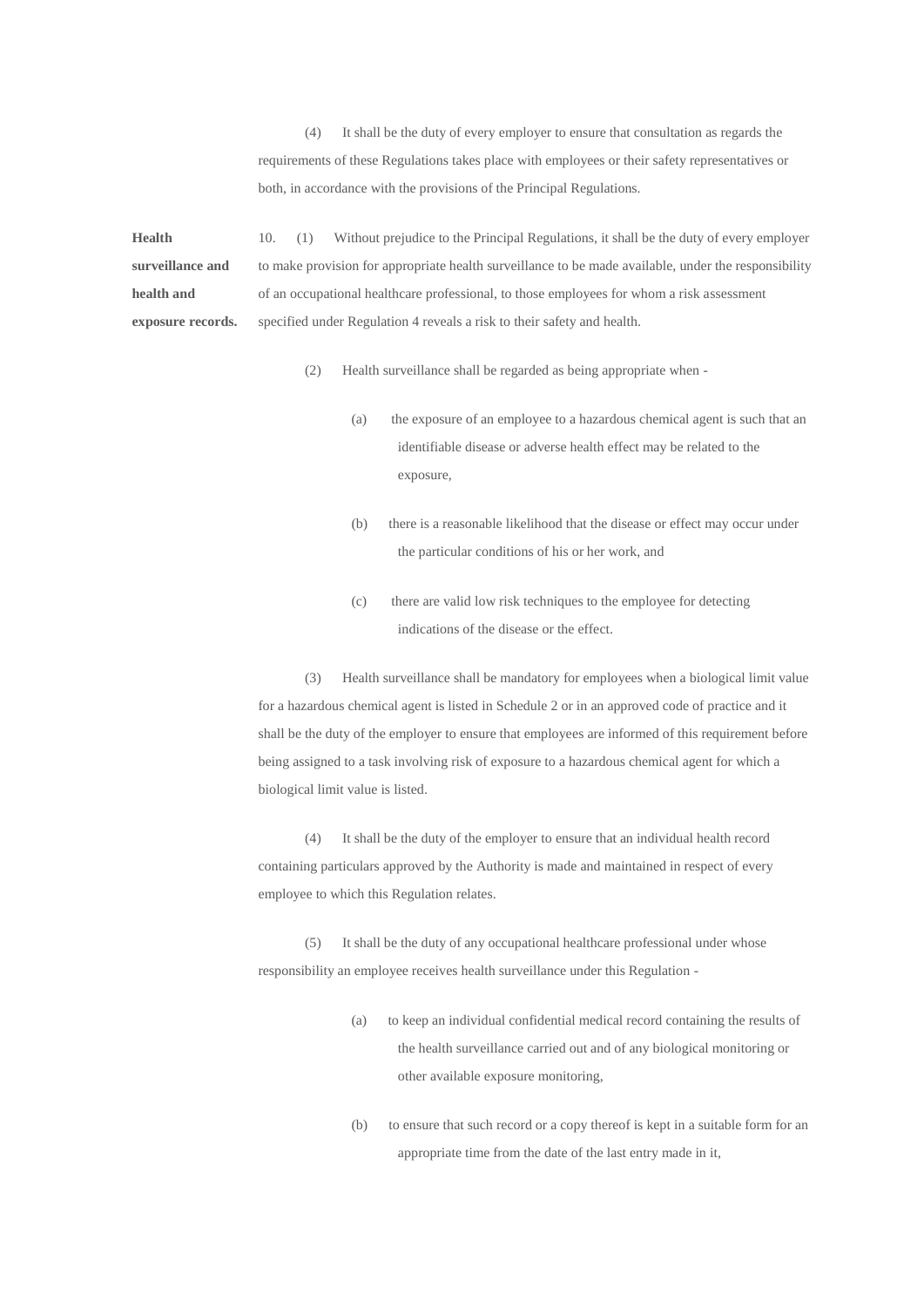- (c) to propose any protective or preventative measures necessary in respect of any individual employee,
- (d) to give access to an employee, upon request by that employee, to his or her own health surveillance records,
- (e) to allow access to individual confidential medical records to an occupational medical advisor who is designated under section 34(4)(a) of the Act,
- (f) to take account of the recommendations of an approved code of practice.

(6) Where as a result of health surveillance in accordance with this Regulation an employee is found to have an identifiable disease or adverse health effect which is considered by an occupational healthcare professional or occupational medical advisor to be the result of exposure at work to a hazardous chemical agent, or a biological limit value is found to be exceeded, the occupational healthcare professional or occupational medical advisor shall inform the employee of the result which relates to him or her personally, including information and advice regarding such health surveillance which he or she should undergo following the end of the exposure, and shall inform the employer of the outcome of the health surveillance.

- (7) It shall be the duty of the employer
	- (a) to ensure that an employee or his or her representatives receives the results of any health surveillance that employee may undergo,
	- (b) to ensure, when measurements of hazardous chemical agents are carried out under Regulation 6(1)(c), that a record of exposure to the relevant hazardous chemical agents is maintained in respect of every employee to which this Regulation relates -
		- (i) to ensure that such record or a copy thereof is kept in a suitable form for an appropriate time from the date of the last entry made in it,
		- (ii) to ensure that the collective results of measurements of hazardous chemical agents carried out pursuant to Regulation 6(1)(c) are made available to workers or their representatives or both,
		- (iii) to give an employee access to his or her own such record,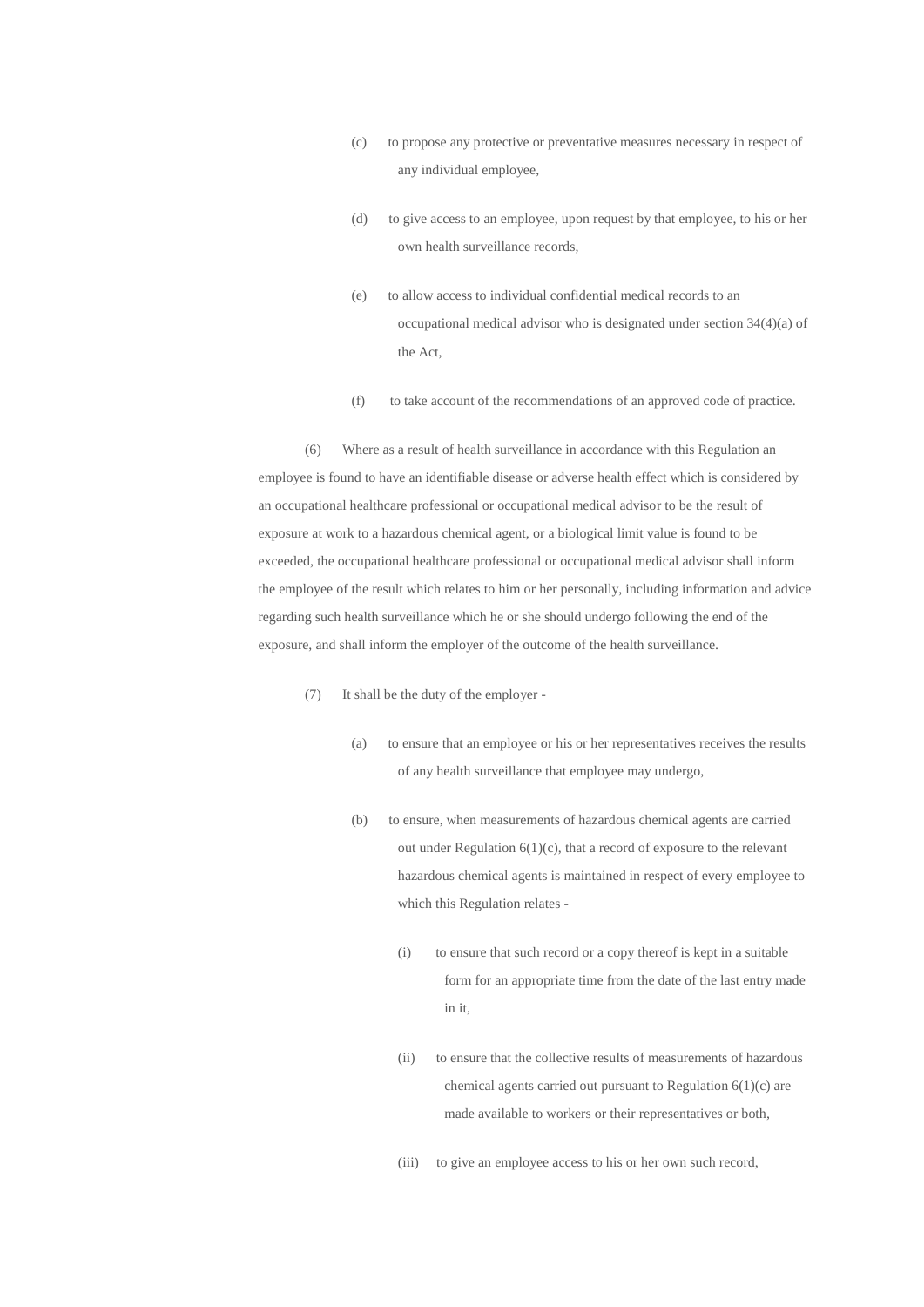(iv) to make such records available to the Authority on request.

(8) Where an undertaking ceases to trade, it shall be the duty of an employer to ensure that any health records or records of exposure are made available to the Authority.

(9) It shall be the duty of the employer to ensure that, where an employee is subject to health surveillance in accordance with this Regulation and an occupational healthcare professional or occupational medical advisor has made an entry in the individual's health record and has certified to the employer that, in his or her professional opinion, that employee should not be engaged in work which exposes him or her to that substance or that he or she should only be engaged under conditions specified in the record, that the employee is not engaged in such work except in compliance with the conditions, if any, specified in the health record, unless that entry has been cancelled by the responsible health care professional or occupational medical advisor.

(10) Where as a result of health surveillance in accordance with this Regulation an employee is found to have an identifiable disease or adverse health effect which is considered by an occupational healthcare professional or occupational medical advisor to be the result of exposure at work to a hazardous chemical agent or a biological limit value is found to be exceeded, the employer shall:

- (a) review the risk assessment made under Regulation 4,
- (b) review the measures provided to eliminate or reduce the risk under Regulations 5 and 6,
- (c) take account of the advice of the occupational healthcare professional or an Inspector in implementing any measures required to eliminate or reduce risk in accordance with Regulation 6, including the possibility of assigning the affected employee to alternative work where there is no risk of further exposure, and
- (d) arrange continued health surveillance and provide for a review of the health status of any worker who has been similarly exposed and take account of the recommendations of the occupational healthcare professional or an occupational medical advisor regarding further medical examination.

**Prohibitions and exemptions.** 11. (1) The production, manufacture, or use at work of those substances listed in Schedule 3 are prohibited to the extent set out therein.

(2) Subject to paragraph (3) and to any other appropriate statutory provisions, the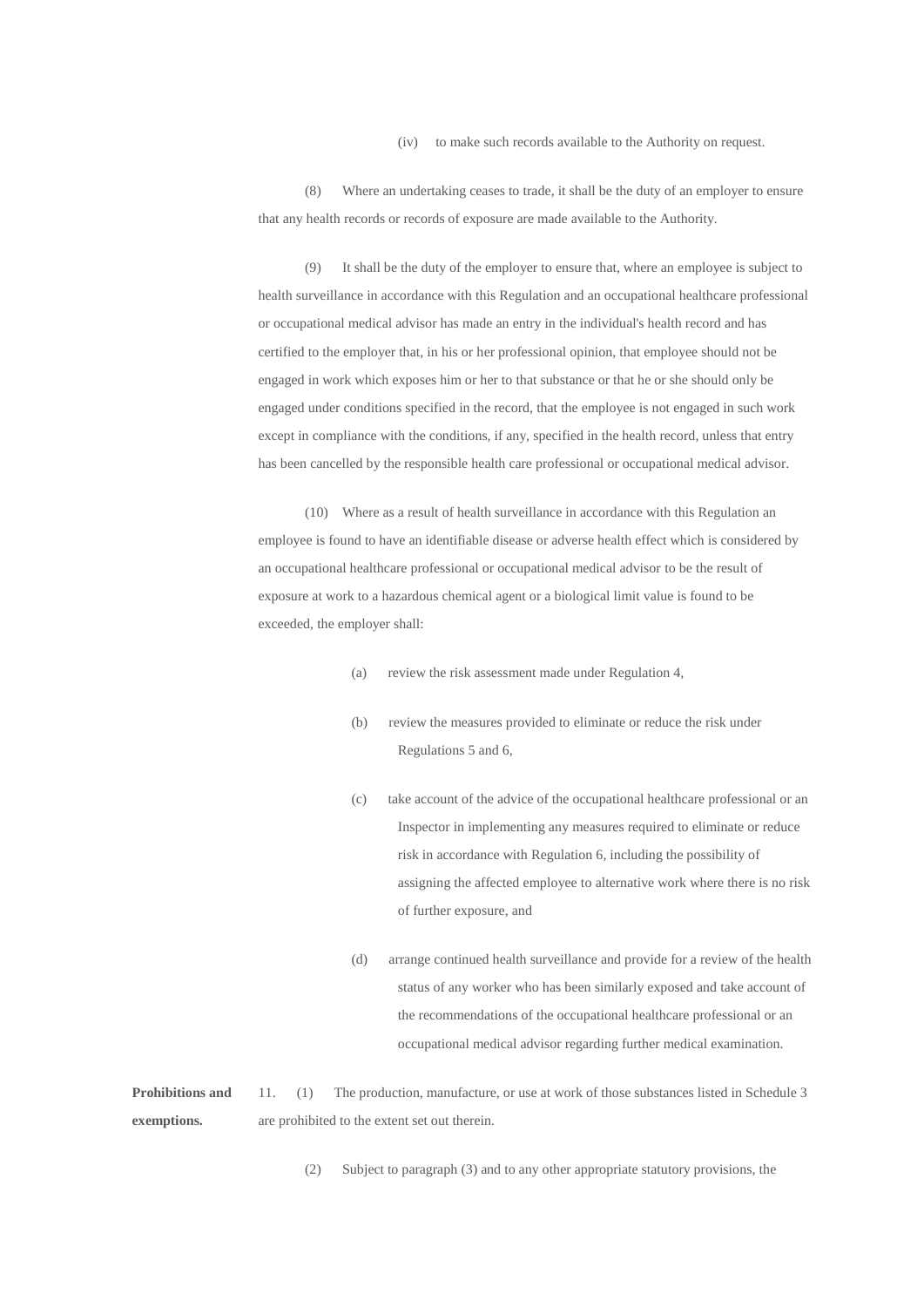Authority may, by a certificate in writing, and if it is satisfied that the safety and health of persons who are likely to be affected by the exemption will not be prejudiced in consequence of it, exempt any person or any substance or class of substances from all or any of the prohibitions imposed by this Regulation, and any such exemption may be granted subject to conditions and to a limit of time and may be revoked by a certificate in writing at any time.

- (3) The exemptions referred to in paragraph (2) may be granted
	- (a) for the sole purpose of scientific research and testing, including analysis,
	- (b) for work activities intended to eliminate a specific substance present in the form of by-products or waste products, or
	- (c) for the production of the hazardous chemical agents covered by paragraph (1) for use as intermediates and for such use;

provided the procedures and measures set out in paragraph (4) are complied with.

(4) An employer who is applying for an exemption shall take all necessary precautions to protect the safety and health of his or her employees, and shall submit:

- (a) a written justification of the reasons for requesting the exemption,
- (b) information on the quantities of a specific substance to be used in the year of application and thereafter,
- (c) a description of the activities or the reactions or processes involved, or both,
- (d) information on the number of employees likely to be involved in the work,
- (e) information on the precautions to be taken to protect the safety and health of the employees concerned,
- (f) information on the technical and organisational measures to be taken to prevent exposure.

(5) The exposure of workers to the hazardous chemical agents referred to in paragraph (1) shall be prevented, in particular, by providing that the production and earliest possible use of any such agent as an intermediate shall take place in a single closed system, from which the chemical agent may be removed only to the extent necessary to monitor the process or service the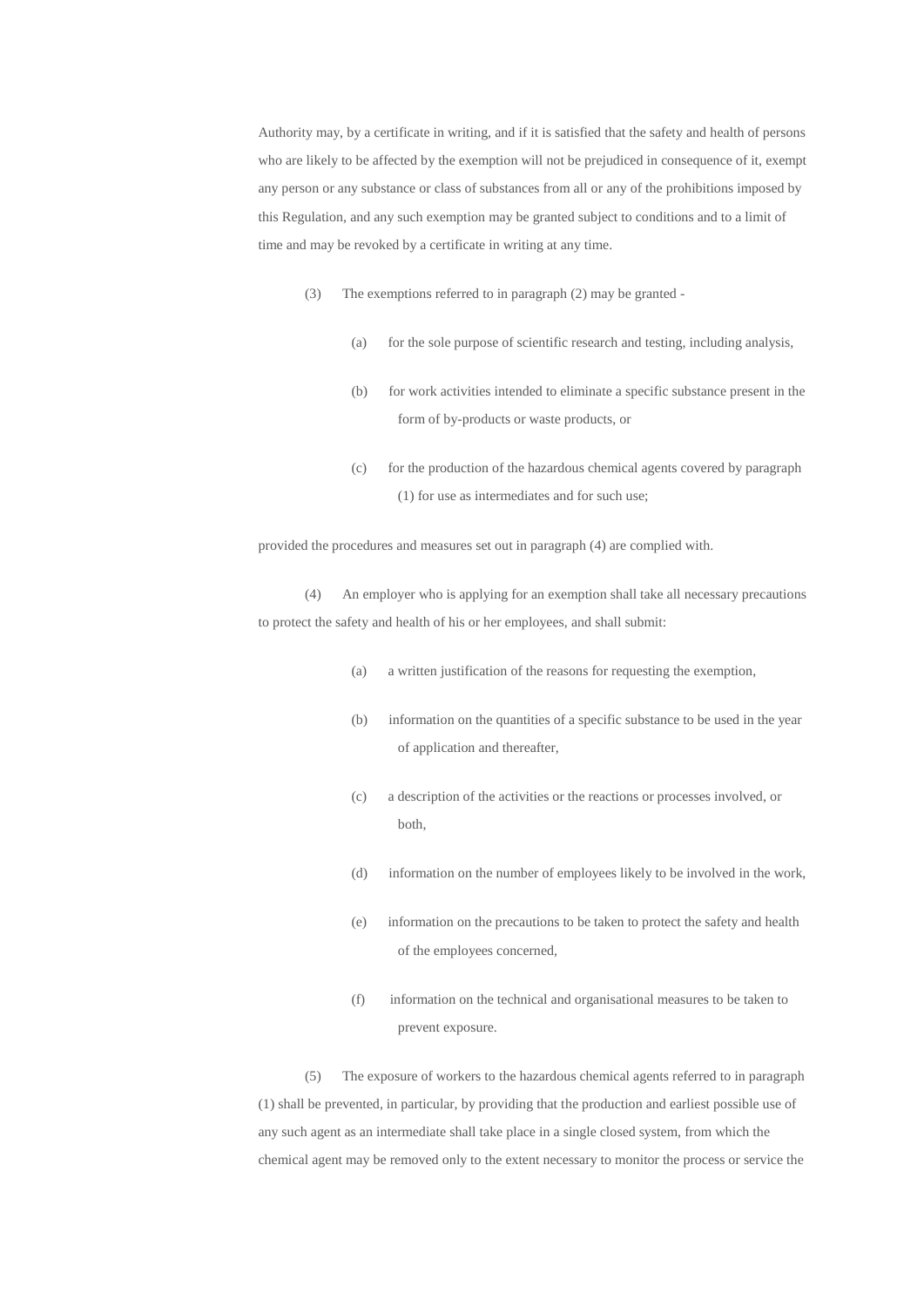processing system.

**Revocations.** 12. The Regulations mentioned in column (2) of Schedule 4 are revoked.

### **SCHEDULE 1**

### [Regulation](http://www.irishstatutebook.ie/2001/en/si/0619.html#article6) 6

### **List of Binding Occupational Exposure Limit Values**

|                |                                                |                          |                                 | Occupational                    |     |
|----------------|------------------------------------------------|--------------------------|---------------------------------|---------------------------------|-----|
|                |                                                |                          | Occupational                    | exposure limit                  |     |
| Name of agent  | EINECS <sup>11</sup> No. CAS <sup>12</sup> No. |                          | exposure limit, $8 h^{13}$      | value, short-term <sup>14</sup> |     |
|                |                                                |                          | $mg/m^{3}$ 15 ppm <sup>16</sup> | $mg/m^3$                        | ppm |
| Inorganic lead |                                                |                          |                                 |                                 |     |
| and its        |                                                |                          |                                 |                                 |     |
| compounds      |                                                | $\overline{\phantom{a}}$ | 0.15                            |                                 |     |

### **SCHEDULE 2**

### [Regulation](http://www.irishstatutebook.ie/2001/en/si/0619.html#article10) 10

### **Binding Biological Limit Values and Health Surveillance Measures**

### **Lead and its ionic compounds**

Biological monitoring must include measuring the blood-lead level (PbB) using absorption spectrometry or a method giving equivalent results. The binding biological limit value is:

### 70 μg Pb/100 ml blood

Health surveillance is carried out if:

- a. exposure to a concentration of lead in air is greater than  $0.075 \text{ mg/m}^3$ , calculated as a time-weighted average over 40 hours per week, or
- b. a blood-lead level greater than 40mg Pb/100 ml blood is measured in individual employees.

# **SCHEDULE 3**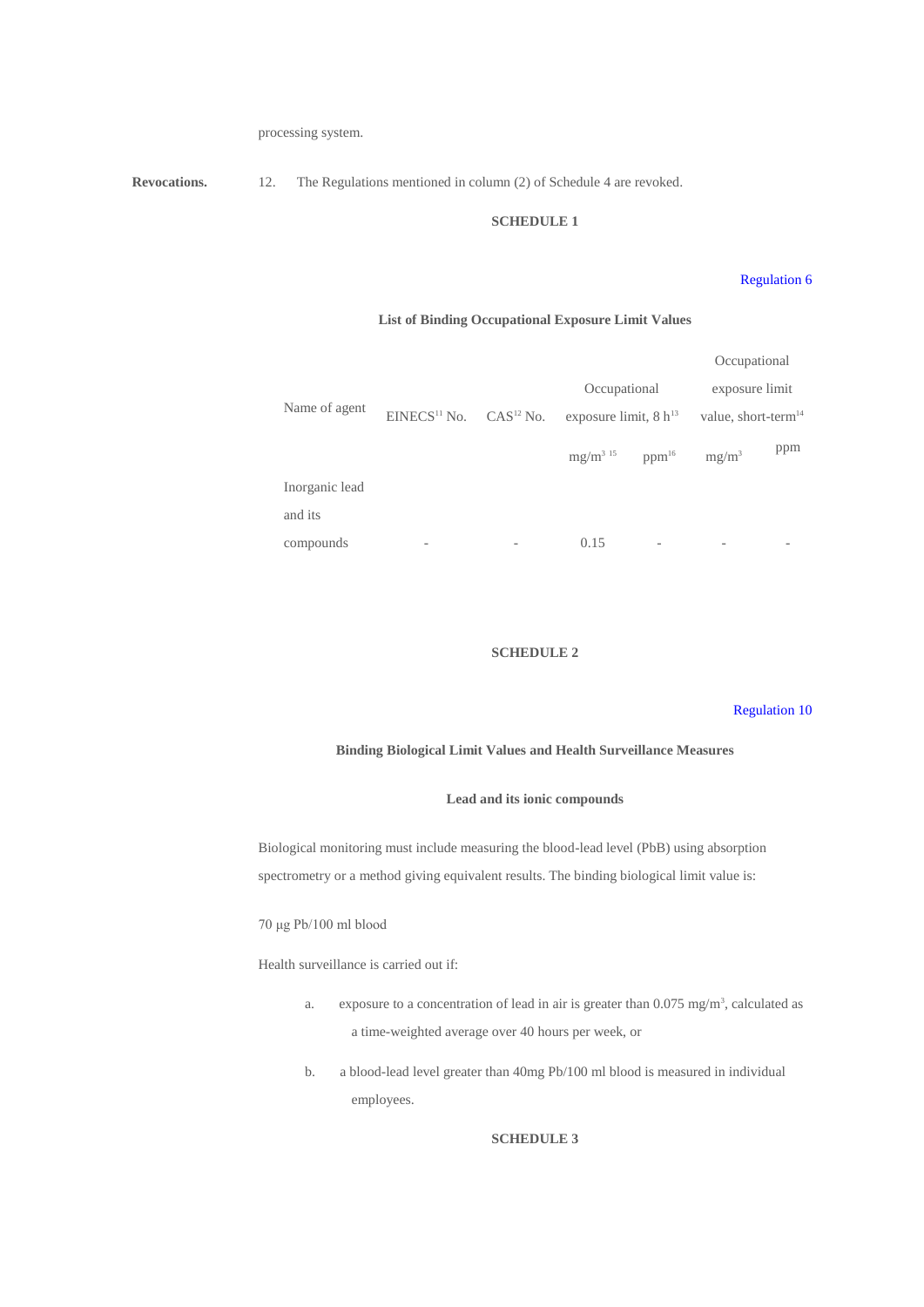### **Prohibitions**

The production, manufacture or use at work of the chemical agents and activities involving chemical agents set out below are prohibited. The prohibition does not apply if the chemical agent is present in another chemical agent, or as a constituent of waste, provided that its individual concentration therein is less than the limit specified.

# **(a) Chemical Agents**

|                   |                           | Concentration limit for |
|-------------------|---------------------------|-------------------------|
| <b>CAS</b>        | Name of Agent             | exemption               |
| No <sup>(2)</sup> |                           |                         |
|                   | 2 - naphthylamine and its |                         |
| $91 - 59 - 8$     | salts                     | $0.1\%$ w / w           |
|                   |                           |                         |
|                   | 4 - aminodiphenyl and its |                         |
| $92 - 67 - 1$     | salts                     | $0.1\%$ w / w           |
|                   |                           |                         |
| $92 - 87 - 5$     | Benzidene and its salts   | $0.1\%$ w / w           |
|                   |                           |                         |
| $92 - 93 - 3$     | 4 - nitrodipheny1         | $0.1\%$ w / w           |
|                   |                           |                         |

**(b) Work Activities**

None

# **SCHEDULE 4**

\_\_\_\_\_\_\_\_\_\_\_\_\_\_\_\_\_\_\_\_\_\_\_\_\_\_\_\_\_\_\_\_\_\_\_

\_\_\_\_\_\_\_\_\_\_\_\_\_\_\_\_\_\_\_\_\_\_\_\_\_\_\_\_\_\_\_\_\_\_\_\_\_\_\_\_\_\_\_\_\_\_

[Regulation](http://www.irishstatutebook.ie/2001/en/si/0619.html#article12) 12

**Revocation of Regulations**

Statutory

Instrument Title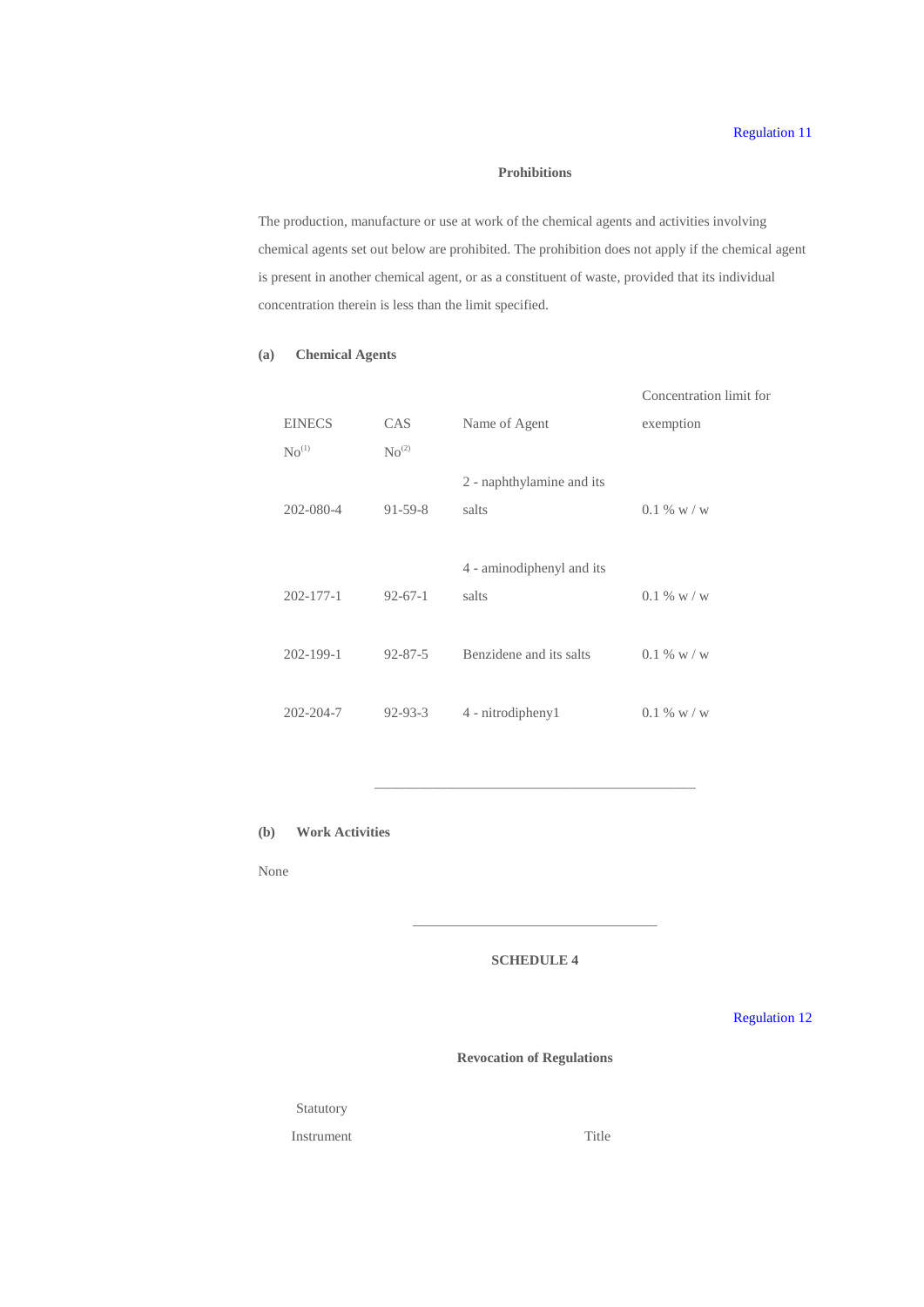#### Number and

Year

| (1)             | (2)                                                                 |
|-----------------|---------------------------------------------------------------------|
|                 | European Communities (Protection of Workers) (Exposure to Lead)     |
| S.I. No. 219 of | Regulations, 1998                                                   |
| 1988            |                                                                     |
|                 | European Communities (Protection of Workers) (Exposure to Chemical, |
| S.I. No. 251 of | Physical and Biological Agents) Regulations, 1989                   |
| 1989            |                                                                     |
|                 | Safety, Health and Welfare at Work Act, 1989 (Control of Specific   |
| S.I. No. 285 of | Substances and Activities) Regulations, 1991                        |
| 1991            |                                                                     |
|                 | Safety, Health and Welfare at Work (Chemical Agents) Regulations,   |
| S.I. No. 445 of | 1994                                                                |
| 1994            |                                                                     |

this 19<sup>th</sup> day of December 2001.

**TOM KITT, T.D.**

 $\_$ 

**Tom Kitt**

**Minister of State at the Department of Enterprise, Trade and Employment**

# **Explanatory Note**

(This note is not part of the instrument and does not purport to be a legal interpretation.)

These Regulations transpose Council Directive 98/24/EC of 7 April, 1998, on the protection of the health and safety of workers from the risks related to chemical agents at work. The Regulations also transpose the related Commission Directive 2000/39/EC of 8 June, 2000, establishing a first list of indicative occupational exposure limit values in implementation of Council Directive 98/24/EC, through an approved Code of Practice.

The Regulations define, inter alia, activity involving chemical agents, biological limit value,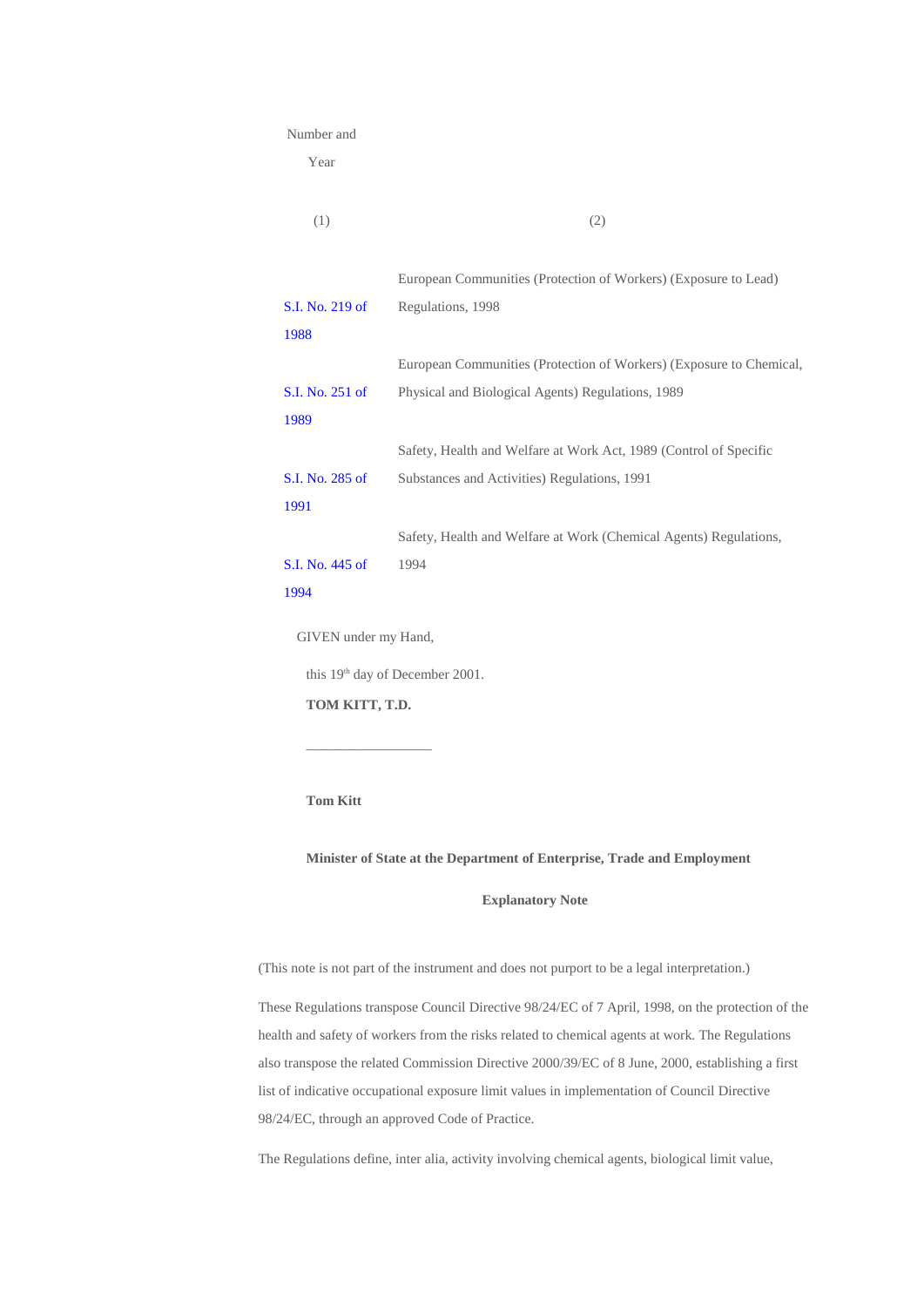chemical agent, hazard, hazardous chemical agent, health surveillance, occupational exposure limit value and risk.

The Regulations set down obligations on employers as regards:-

- (i) determination and assessment of the risk of hazardous chemical agents
- (ii) prevention and control of exposure to hazardous chemical agents
- (iii) specific protection and prevention measures
- (iv) arrangements to deal with accidents, incidents and emergencies
- (v) information, training and consultation
- (vi) health surveillance, including biological monitoring, and exposure records.

The Regulations also set out duties for employees and they provide for prohibitions and exemptions relating to the production, manufacture, or use at work of specified chemical agents.

The Regulations revoke and replace the following Regulations:-

- (a) European Communities (Protection of Workers) (Exposure to Lead) Regulations, 1988 ( S.I. No. 219 of [1988](http://www.irishstatutebook.ie/1988/en/si/0219.html) ),
- (b) European Communities (Protection of Workers) (Exposure to Chemical, Physical and Biological Agents) Regulations, 1989 ( S.I. No. 251 of [1989](http://www.irishstatutebook.ie/1989/en/si/0251.html) ),
- (c) Safety, Health and Welfare at Work Act, 1989 (Control of Specific Substances and Activities) Regulations, 1991 ( S.I. No. 285 of [1991](http://www.irishstatutebook.ie/1991/en/si/0285.html) ),
- (d) Safety, Health and Welfare at Work (Chemical Agents) Regulations, 1994 ( [S.I.](http://www.irishstatutebook.ie/1994/en/si/0445.html)

No. 445 of [1994](http://www.irishstatutebook.ie/1994/en/si/0445.html) ).

Published by the Stationery Office

<sup>1</sup> O.J. No. L 131, 5.5.1998, p. 11

- <sup>2</sup> O.J. No. L 142, 16.6.2000, p. 47
- <sup>3</sup> O.J. No. 196, 16.8.1967, p. 1
- <sup>4</sup> O.J. No. L 200, 30.7.1999, p. 1
- <sup>5</sup> O.J. No. L 196, 26.7.1990, p. 1
- <sup>6</sup> O.J. No. L179, 8.7.1997, p.4
- <sup>7</sup> O.J. No. 138, 1.6.1999, p. 66
- <sup>8</sup> O.J. No. L 319, 12.12.1994, p. 7-13
- <sup>9</sup> O.J. No. L 235, 17.09.1996, p. 25-30
- <sup>10</sup> O.J. No. L 247, 05.10.1993, p. 19-27
- <sup>11</sup> EINECS: European Inventory of Existing Chemical Substances
- <sup>12</sup> CAS: Chemical Abstract Service